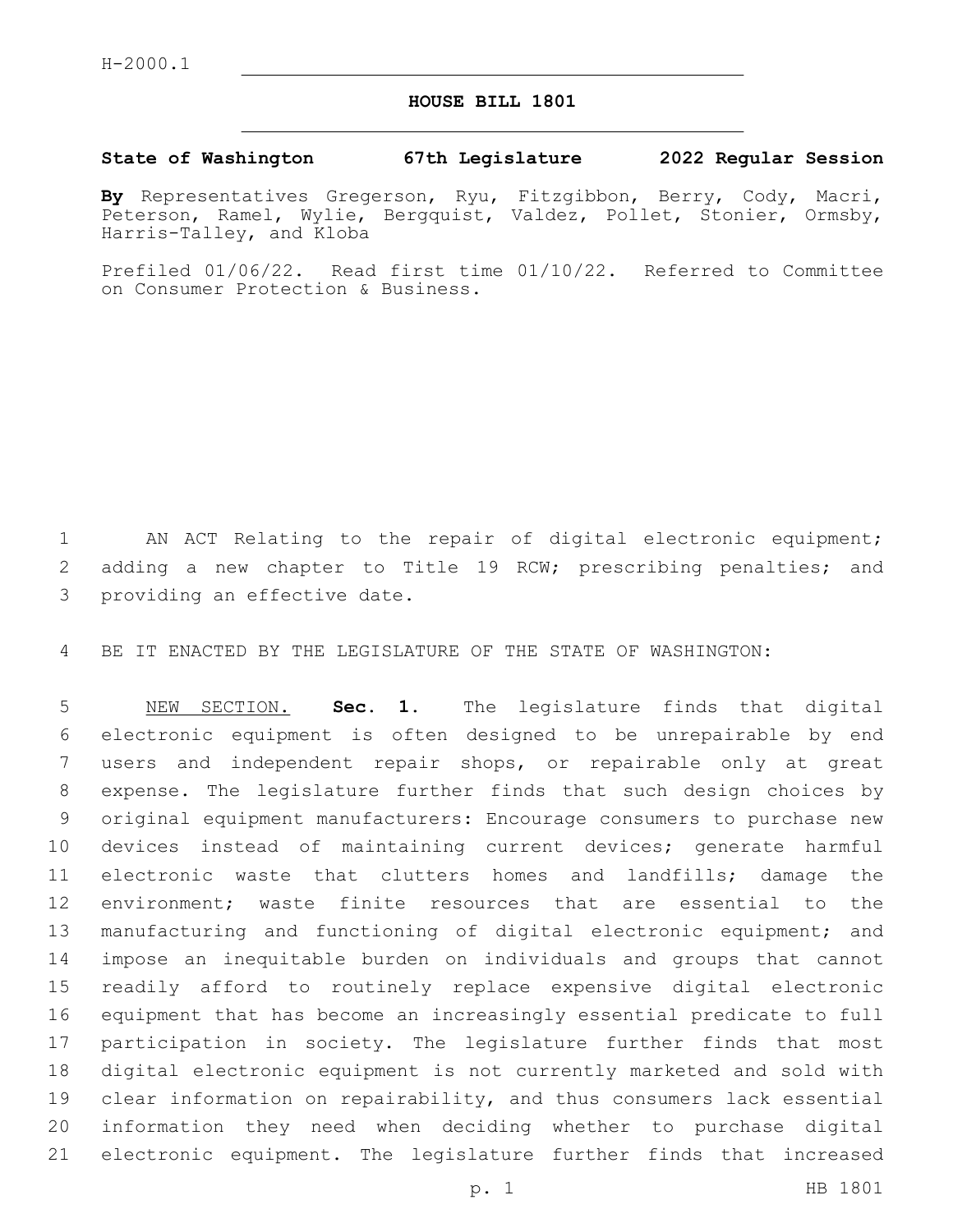access to repairable digital electronic equipment will empower consumers, reduce electronic waste, reduce the costs of owning digital electronic equipment over time, and reduce inequities in access to digital electronic equipment.4

 Therefore, the legislature intends to require original equipment manufacturers of digital electronic equipment to assign a repairability score to all digital electronic equipment, and to clearly label all digital electronic equipment with its repairability score and other information that will assist consumers in identifying and purchasing repairable digital electronic equipment. The legislature further intends to require certain high volume sellers of digital electronic equipment to include the original equipment manufacturers' repairability scores and information in internet listings for digital electronic equipment. The legislature further intends to empower the department to develop and enforce standards for digital electronic equipment repairability scores. The legislature further intends to supplement the department's regulatory authority by providing the state and consumers with additional options for enforcing the requirements of this act through the consumer protection act, chapter 19.86 RCW. The legislature further intends to establish a commission on digital electronic equipment repairability to prepare reports and recommendations to the legislature related to developing local repairability standards that are compatible with emerging national and global repairability 25 standards.

 NEW SECTION. **Sec. 2.** The definitions in this section apply throughout this chapter unless the context clearly requires otherwise.

(1) "Department" means the department of commerce.

 (2) "Digital electronic equipment" means a product that depends, for its functioning, in whole or in part, on digital electronics 32 embedded in or attached to the product.

 (3) "Original equipment manufacturer" means a company that manufactures or contracts another company to manufacture digital 35 electronic equipment.

 (4) "Part" means a replacement part, either new or used, made available by an original equipment manufacturer for purposes of effecting the services of maintenance or repair of digital electronic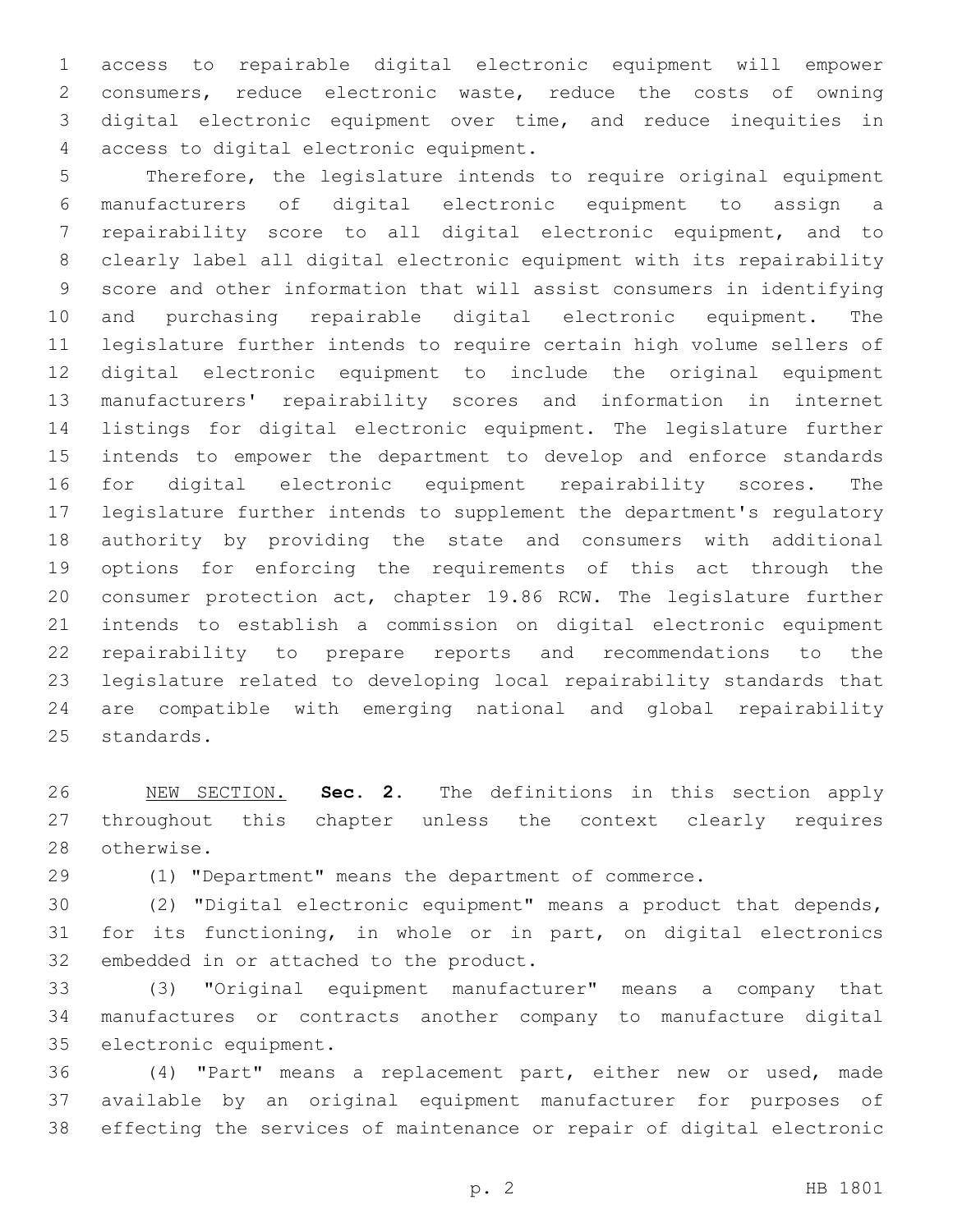equipment manufactured or sold by the original equipment 2 manufacturer.

 NEW SECTION. **Sec. 3.** (1) A commission on digital electronic equipment repairability is established. The purpose of the commission is to: (a) Study, analyze, and prepare reports on the status and development of local, national, and global repairability standards for digital electronic equipment; and (b) provide recommendations to the legislature regarding the creation, implementation, management, and enforcement of repairability standards for digital electronic equipment in Washington state.

 (2) The members of the commission are as provided in this 12 subsection.

 (a) The president of the senate shall appoint one member from 14 each of the two largest caucuses of the senate.

 (b) The speaker of the house of representatives shall appoint one member from each of the two largest caucuses of the house of 17 representatives.

 (c) The president of the senate and the speaker of the house of representatives shall jointly appoint one member from each of the 20 following:

21 (i) The department;

22 (ii) The department of ecology;

23 (iii) The office of the attorney general;

 (iv) An advocacy group focused on sustainability of digital 25 electronic equipment;

 (v) An organization representing the interests of local 27 technology companies;

 (vi) A distributor or marketplace platform for digital electronic 29 equipment; and

30 (vii) An original equipment manufacturer.

 (3) In addition to the members appointed to the commission under subsection (2) of this section, individuals representing other communities and organizations may be invited by the chair of the commission, in consultation with the other appointed members of the commission, to participate in an advisory capacity in meetings of the commission.36

 (a) Individuals participating in an advisory capacity under this subsection are not members of the commission, may not vote, and are not subject to the appointment process established in this section.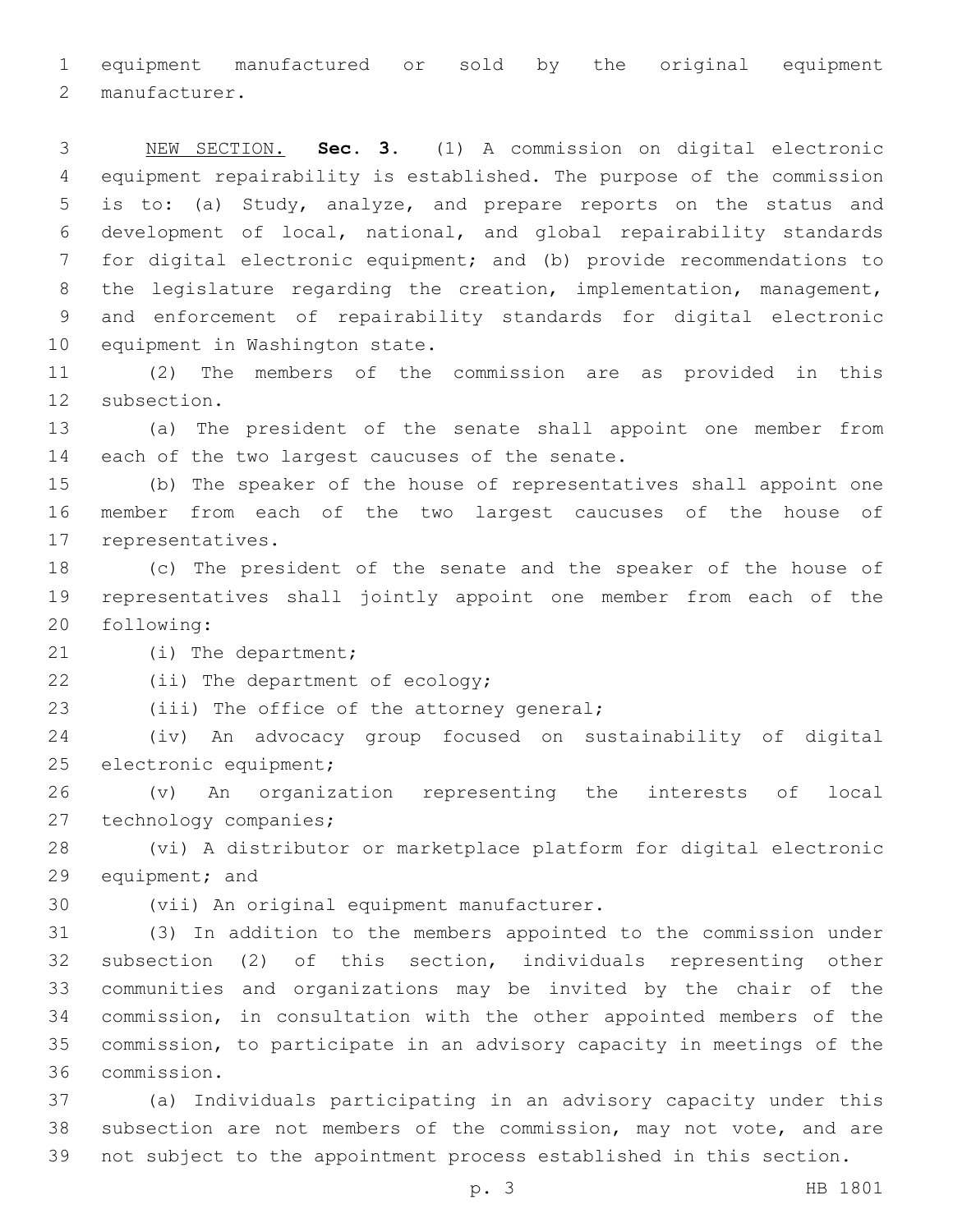(b) There is no limit to the number of individuals who may participate in commission meetings in an advisory capacity under this 3 subsection.

 (c) A majority of the commission members constitutes a quorum. If a member has not been designated for a position set forth in this section, that position may not be counted for the purpose of 7 determining a quorum.

 (4) The commission shall hold its first meeting by July 1, 2023. The commission shall elect a chair from among its legislative members at the first meeting. The election of the chair must be by a majority vote of the commission members who are present at the meeting. The chair of the commission is responsible for arranging subsequent meetings, developing meeting agendas, and shall appoint one or more qualified attorneys to serve as commission counsel. The chair or their designee shall have full authority to administer oaths and take testimony thereunder on any subject relevant to the commission's 17 duties.

 (5) Commission counsel shall provide legal advice and analysis to all commission members. Any individual serving as commission counsel must be a licensed attorney familiar with Washington and federal jurisprudence, laws, and constitutional provisions governing discrimination and equal protection. Commission counsel's work product and attorney-client communications with commission members are privileged against discovery and use in civil litigation and exempt from disclosure under the public records act, chapter 42.56 RCW. A majority of the commission members may vote to waive the foregoing privilege or exemption for any specific document or communication, but no individual member may unilaterally waive the 29 privilege or exemption.

 (6) Staff support for the commission, including arranging the first meeting of the commission and assisting the chair of the commission in arranging subsequent meetings, shall be provided by the department. After the commission holds its first meeting, the department shall provide the chair with the names of one or more experienced qualified attorneys who are willing and able to serve as commission counsel.36

 (7) Legislative members of the commission may be reimbursed for travel expenses in accordance with RCW 44.04.120. Nonlegislative members are not entitled to be reimbursed for travel expenses if they are elected officials or are participating on behalf of an employer,

p. 4 HB 1801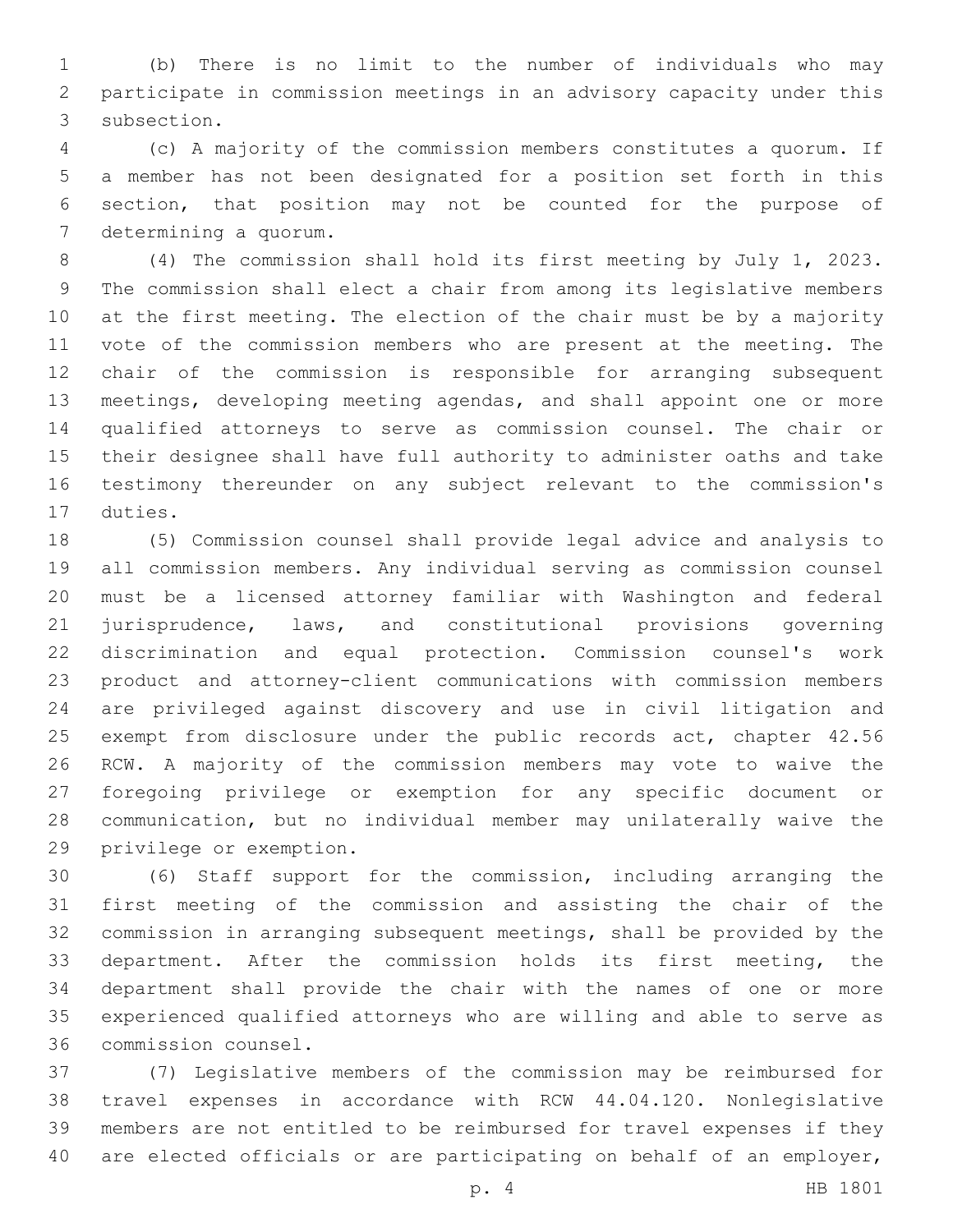governmental entity, or other organization. Any reimbursement for other nonlegislative members is subject to chapter 43.03 RCW.

(8) The commission is a class one group under chapter 43.03 RCW.

 (9) A public comment period must be provided at every meeting of 5 the commission.

 (10) Beginning in 2024, and every other year thereafter, the commission shall submit to the legislature a report on the status and development of local, national, and global repairability standards for digital electronic equipment, and provide recommendations to the legislature regarding the creation, implementation, management, and enforcement of repairability standards for digital electronic equipment in Washington state, with a focus on achieving compatibility with emerging national and global repairability standards. The commission's first report and recommendations must be submitted to the legislature by October 1, 2024. Subsequent reports and recommendations must be submitted to the legislature by October 17 1st of every other year thereafter.

 (11) A majority of the commission members may vote to issue a subpoena to obtain documents or testimony from any entity or individual for the purpose of gathering information that will assist the commission in the execution of its duties. Any subpoena issued by the commission shall be statewide in effect. If an individual fails to obey the subpoena, or obeys the subpoena but refuses to produce documents or provide testimony concerning any matter under examination or investigation, a majority of the commission members may vote to refer the matter to the office of the attorney general for enforcement. If the commission refers a subpoena to the office of the attorney general, the attorney general or their designee shall file a written report thereof and proof of service of the subpoena, in any court of competent jurisdiction in the county where the examination, hearing, or investigation is being conducted. Thereupon, the court shall forthwith cause the individual to be brought before it and, upon being satisfied that the subpoena is within the jurisdiction of the commission and otherwise in accordance with law, shall punish him or her as if the failure or refusal related to a 36 subpoena from or testimony in that court.

 NEW SECTION. **Sec. 4.** Original equipment manufacturers must comply with the following requirements: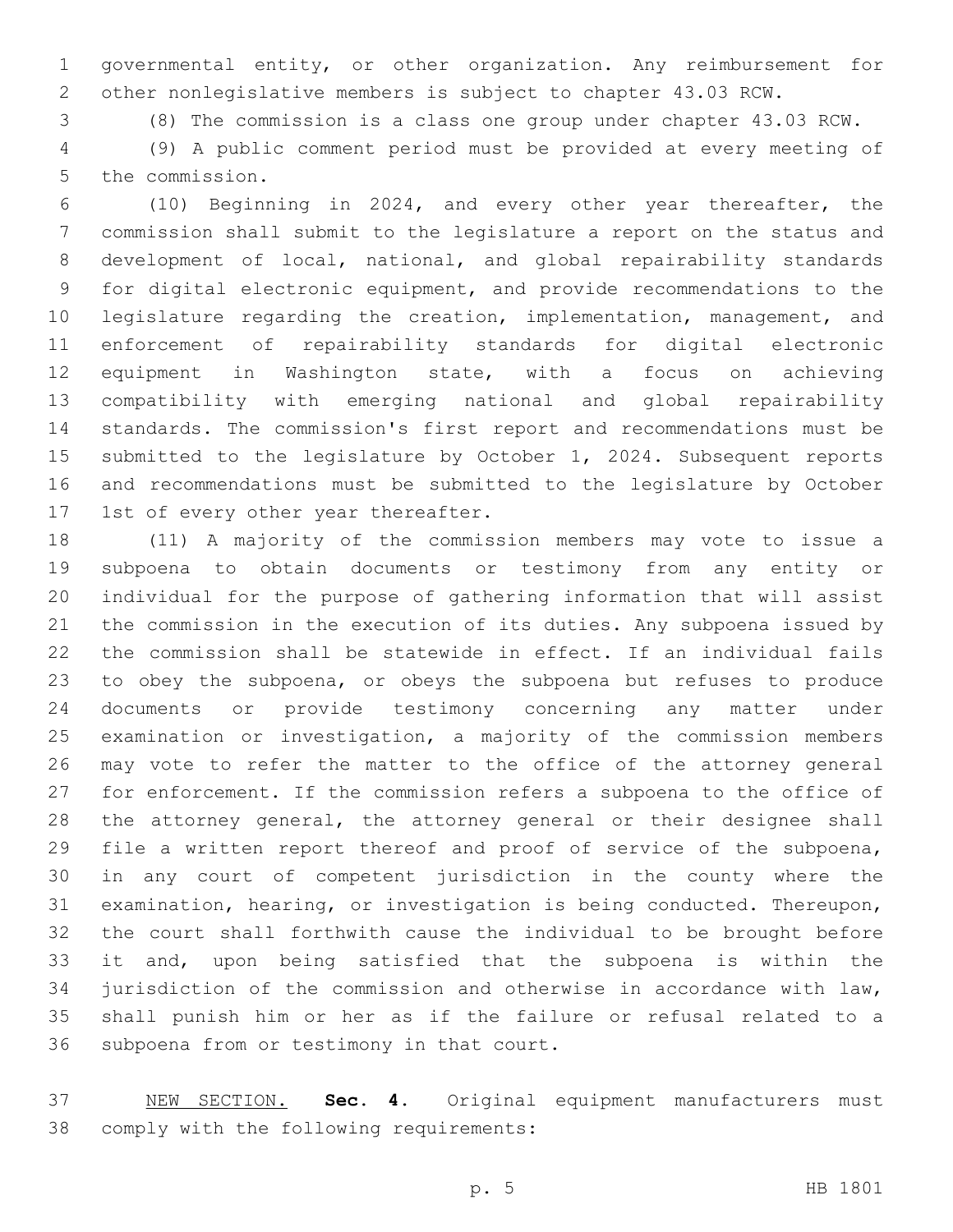(1) For digital electronic equipment sold or used in this state, original equipment manufacturers shall make available, for the purposes of diagnosis and consumer information, a repairability score for the categories listed under subsection (2) of this section. The average repairability score required under subsection (3) of this section shall be placed on a label on the digital electronic equipment packaging by sticker or other printing, in one of the two 8 following formats:

|                | REPAIRABILITY SCORE | REPAIRABILITY SCORE:<br>$^{\prime}$ 10 |
|----------------|---------------------|----------------------------------------|
| 1 <sub>0</sub> |                     |                                        |
| $\sim$         |                     |                                        |

 The repairability score label shall appear on the front and rear panels of the container or package containing the digital electronic equipment. The repairability score label's text shall appear in capital letters in conspicuous and legible type, and the text shall be black on a white background or white on a black background. Quick response codes, other codes, or a web address may be used to guide a consumer to the full repairability information available on the manufacturer's or department's publicly accessible website as 20 required under section 3 of this act.

 (2) The original equipment manufacturer shall provide a numeric score for each of the following criteria for the digital electronic equipment. Subject to any requirements established by the department, the repairability score shall range from one, least repairable, to 10, most repairable, and shall be based on the ability to conduct maintenance or repair on digital electronic equipment manufactured 27 by, on behalf of, or sold by, the original equipment manufacturer:

 (a) Duration and availability of technical documents and related advice on the use and maintenance of the digital electronic 30 equipment;

 (b) Ease of dismantling, tools required, and other characteristics of the fasteners used or other parts;

 (c) Original equipment manufacturer's estimation of the duration 34 of parts for the digital electronic equipment;

 (d) The amount of time the original equipment manufacturer plans on manufacturing replacement parts for the digital electronic 37 equipment;

 (e) Price ratio of replacement parts to the price of new 39 equipment;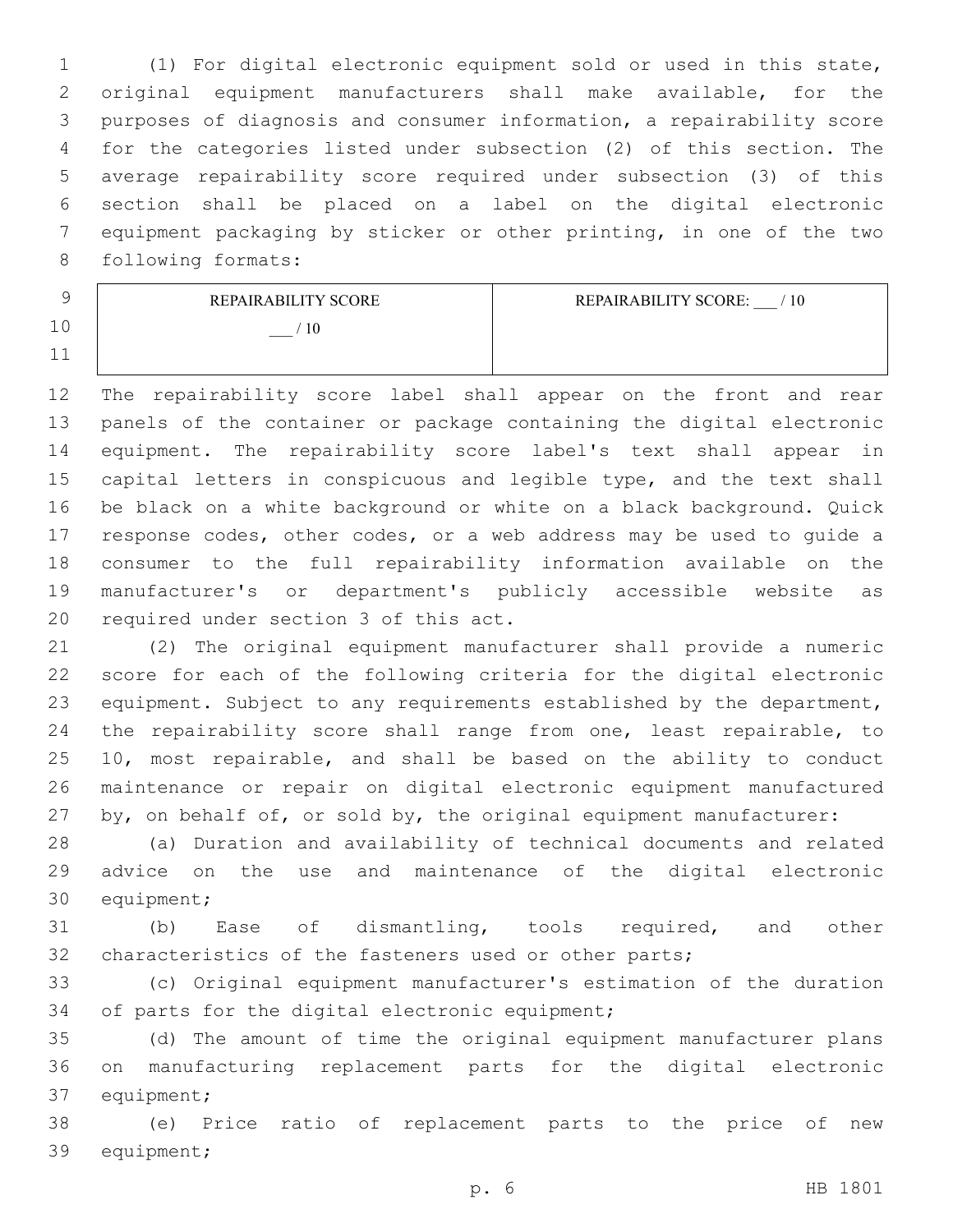(f) Potential to recycle or dispose of the digital electronic 2 equipment;

(g) Expertise required to safely effect the repair; and

(h) Any other information deemed necessary by the department.

 (3) The original equipment manufacturer shall compile the average repairability score. The average repairability score shall be the average of each score criterion under subsection (2) of this section.

 (4) The original equipment manufacturer shall include the following information with the repairability scores:

(a) Details of the digital electronic equipment:

(i) Model number;11

12 (ii) Manufacturer's suggested retail price;

 (b) Information on the nature of software updates provided by the 14 original equipment manufacturer;

 (c) Potential for a factory reset of the digital electronic 16 equipment;

 (d) Whether or not remote assistance is available from the original equipment manufacturer and the price charged for providing 19 assistance; and

(e) Other information deemed necessary by the department.

 (5) Any person or entity that sold 1,000 or more digital electronic equipment products in the prior calendar year, and which lists digital electronic equipment for sale in this state on a website, shall include in the website listing the original equipment manufacturer's repairability score and all other information required by subsections (1) and (4) of this section. The repairability score shall be prominently featured in the listing in one of the two 28 following formats:

| 29                    | REPAIR ABILITY SCORE | REPAIRABILITY SCORE:<br>/10 |
|-----------------------|----------------------|-----------------------------|
| 30                    | 10                   |                             |
| $\overline{2}1$<br>◡⊥ |                      |                             |

 The repairability score's text shall appear in capital letters in conspicuous and legible type, and the text shall be black on a white background or white on a black background. The repairability score shall not be placed behind a link, drop-down, toggle, or any other feature that requires a consumer's interaction or the passage of time before it is made visible. Quick response codes, other codes, or a web address may be used to guide a consumer to the full repairability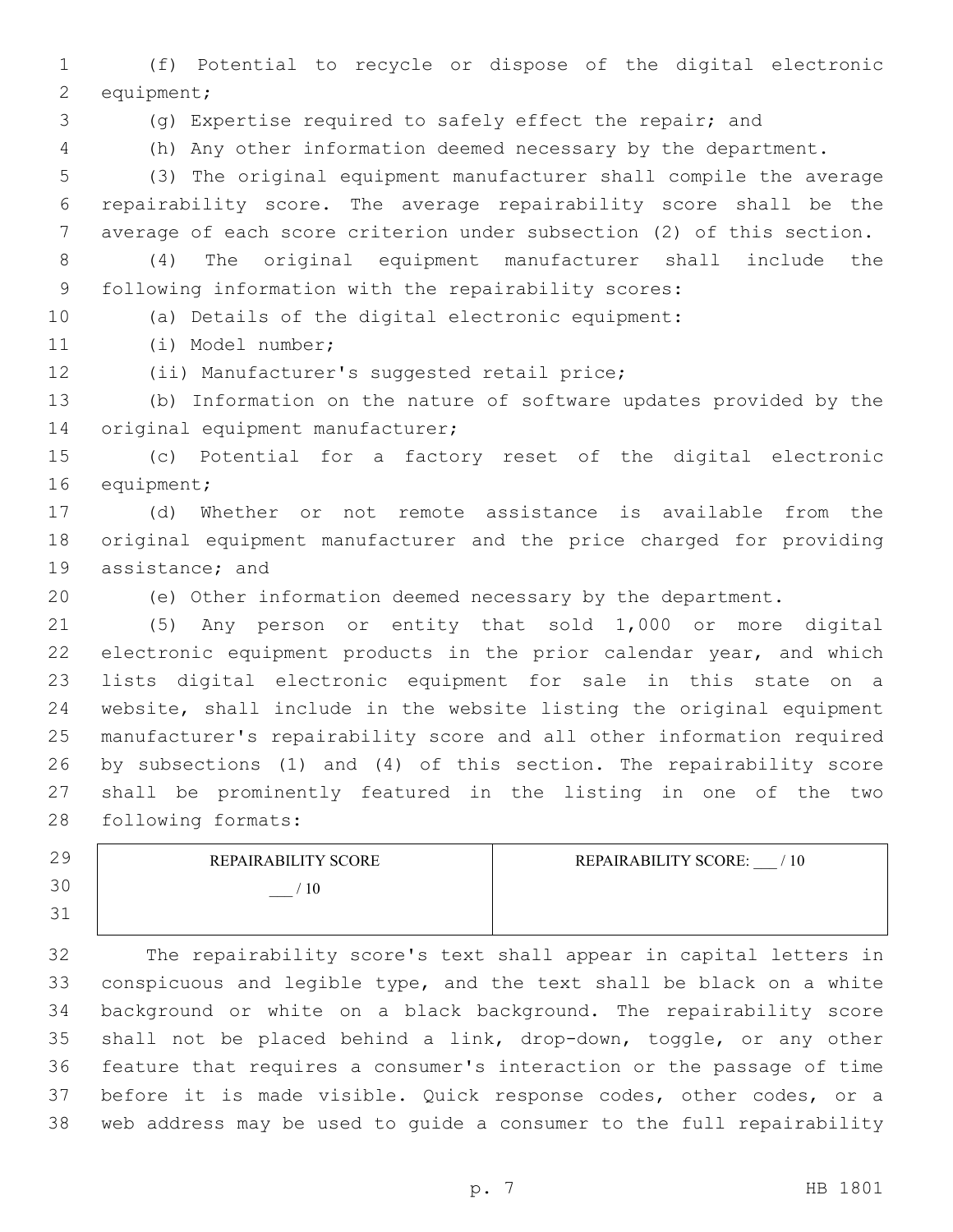information available on the manufacturer's or department's publicly accessible website as required under section 3 of this act.

 NEW SECTION. **Sec. 5.** Ninety days prior to selling digital electronic equipment in this state, an original equipment manufacturer must submit to the department the following information for the digital electronic equipment:

 (1) The numeric score for each criterion listed in section 4(2) of this act and the repairability score that will be listed on the 9 equipment's repairability score label;

 (2) Reasons given for how the equipment meets the scores chosen; 11 and

(3) All other information required under section 4 of this act.

 The department shall post this information on its publicly accessible website. The department may publish its own comments alongside the information and scores provided by the original equipment manufacturer if it determines the original equipment manufacturer's information or scores are materially incomplete, inaccurate, unsupported, or misleading. Before publishing any comments regarding an original equipment manufacturer's submission, the department shall attempt to notify the original equipment manufacturer of any problems in the original equipment manufacturer's submission and afford the original equipment manufacturer up to 30 23 days to amend its submission.

 The department may make reasonable rules for effectuating any provision of this act. The department shall establish specific standards for digital electronic equipment and its original equipment manufacturer must meet them for each criterion identified in section 4(2) of this act before the original equipment manufacturer may assign the device a repairability score higher than five for a specific criterion. The department may establish additional standards for any or all score values between one and 10 for each criterion 32 identified in section  $4(2)$  of this act.

 NEW SECTION. **Sec. 6.** The legislature finds that the practices covered by this chapter are matters vitally affecting the public interest for the purpose of applying the consumer protection act, chapter 19.86 RCW. A violation of this chapter is not reasonable in relation to the development and preservation of business and is an unfair or deceptive act in trade or commerce and an unfair method of

p. 8 HB 1801